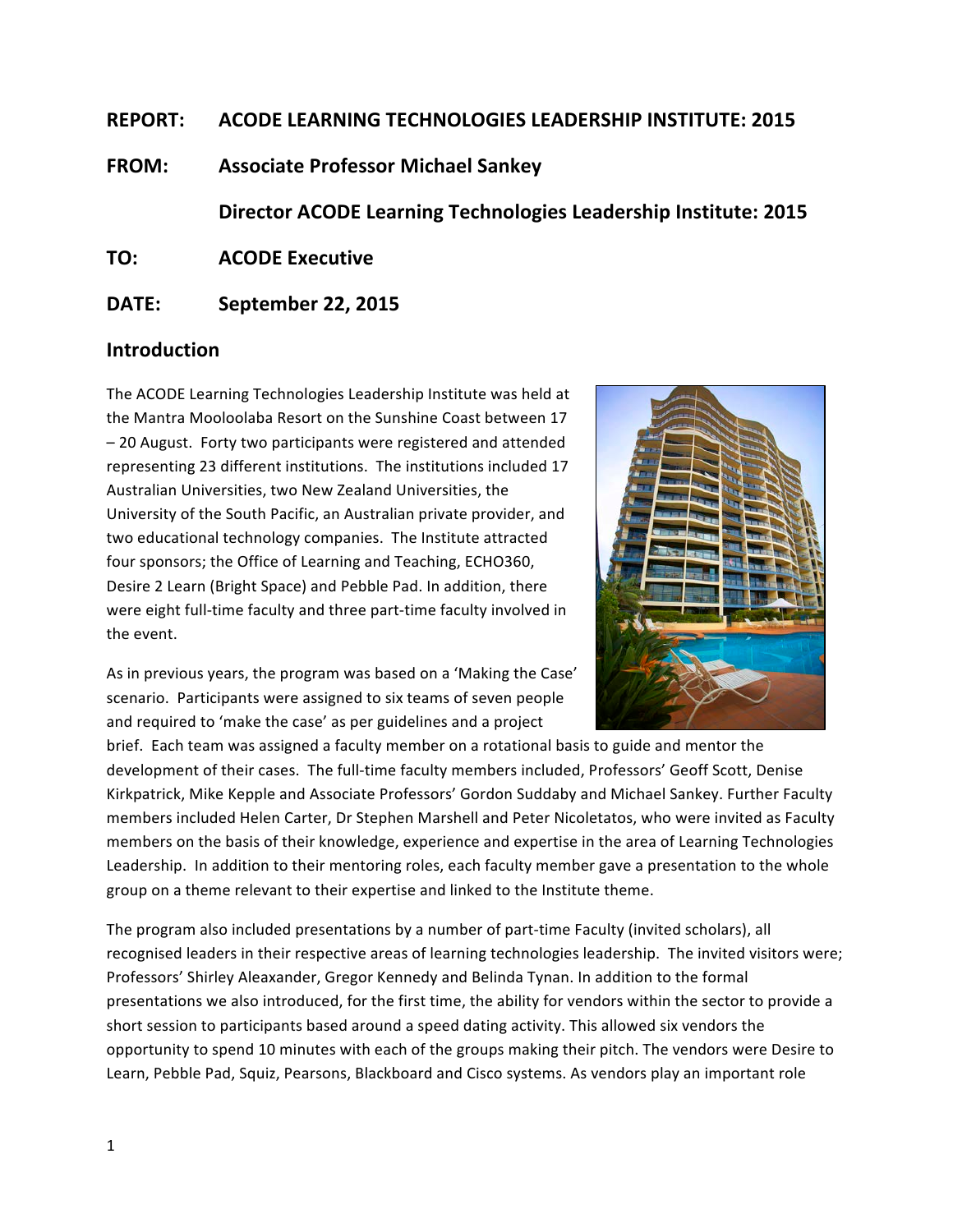within the sector, it was deemed important to expose those aspiring leaders with in the sector to the opportunity to learn how vendors approach the promotion of their products and interact with them.

We were also delighted that the University of the Sunshine Coast provided participants with an opportunity to be exposed to their brand new learning spaces and to experience their new 3D virtualisation environments.



The University of the Sunshine Coast Virtualisation Studio

The formal evaluation demonstrated that participants thoroughly enjoyed the activity and felt that it provided them both value for money and an incredibly useful networking opportunity.

# **Reflections**

### **Presentations**

The quality of the Faculty and visiting presenters for this Institute was particularly strong and provided our participants with a professional development experience second to none. That leaders within the sector would take four days out of their already busy schedule is a testament not only to them but to the high regard in which this institute is held within the sector. Their experience, expertise and advice was invaluable and the engaging and interactive approach of the presenters was superb.

The topics covered a full range of factors impacting on Learning Technologies Leadership within Australasia all designed to inform how participants would make their 'case'. The presentations were:

| Professor Gregor Kennedy     | Taking the lead in learning technologies through thought leadership |
|------------------------------|---------------------------------------------------------------------|
| <b>Professor Geoff Scott</b> | Making the right choices for your institution                       |
| Professor Belinda Tynan      | Openness and Leading Change                                         |
| Professor Shirley Alexander  | The Blended Physical Space                                          |
| Professor Denise Kirkpatrick | <b>Building Staff Capacity for eLearning</b>                        |
| Dr Stephen Marshall          | Quality, Quality, Quality and benchmarking your practice            |
| Peter Nikoletatos            | Looking ahead: Where is technology taking us?                       |
| Professor Mike Keppell       | Making a career out of this                                         |
| A/Prof Gordon Suddaby        | Presenting your case for change                                     |
| Helen Carter                 |                                                                     |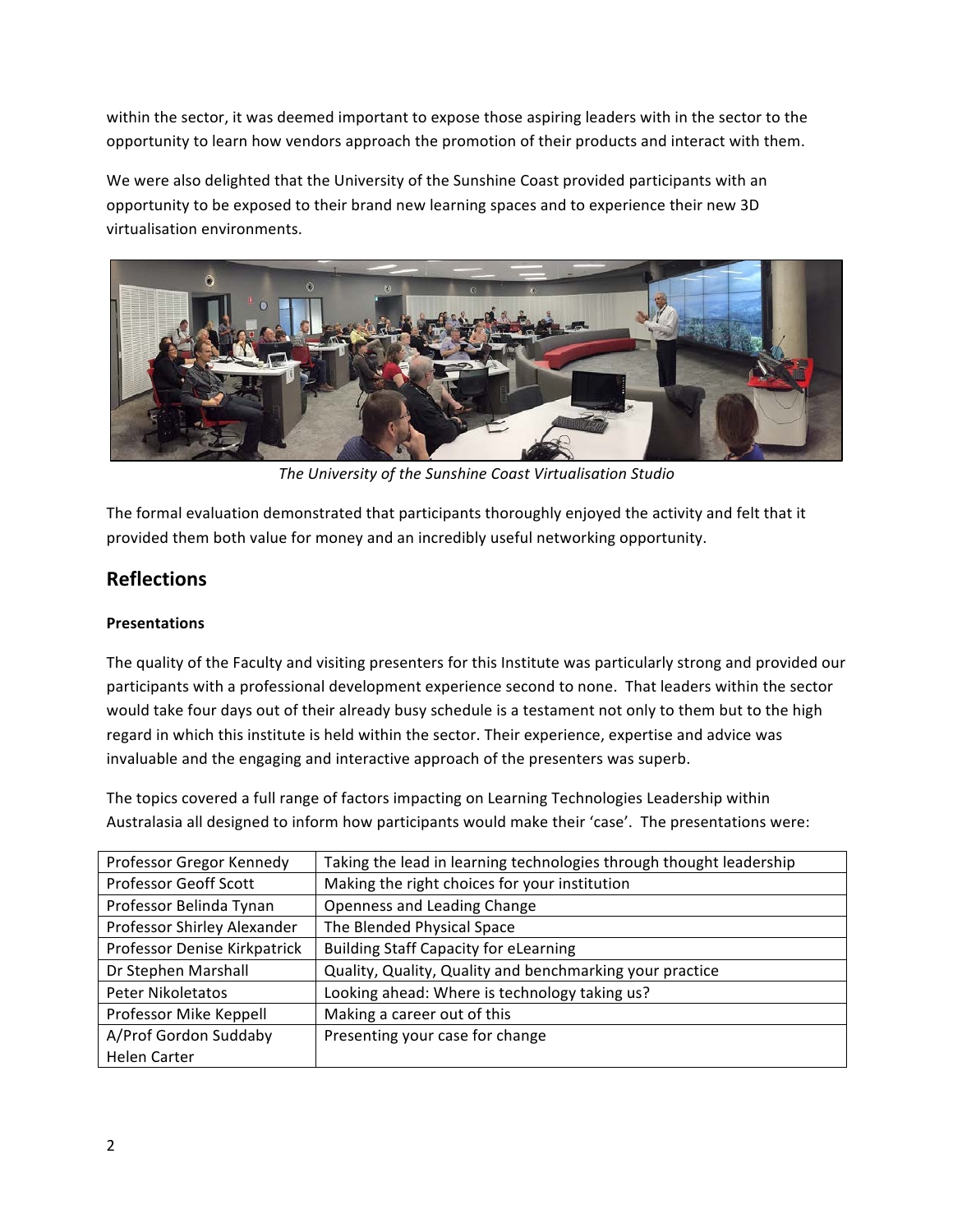All the presentations were extremely relevant and focused participants on the 'making the case' scenario. In addition, the trip to the University of the Sunshine Coast provided participants with the opportunity to hear first hand from those involved in the devlopment of a major infrastructure project to create some state of the art learning facilities. Our thanks go to Ian Wright our ACODE rep and Kylie Readman the Director of C-Salt for making this visit possible. All the presentations are available on the ACODE LTLI site, under the 'making the case' button.

#### **Faculty Roles**

The presentations by the faculty members are integral to the Institute program, but it is the wider overall role of the Faculty members that is critical to the Institute's success. Although each group had a main faculty member working with them (at the beginning and end of the process), they also circulated around the groups providing additional insights. Their role was to act as guides and mentors to the various groups, playing the role of a critical friend, reflecting and challenging the groups ideas and plans, helping their group become a cohesive and collaborative unit, providing support through the group formation process, and ultimately



Gordon Suddaby working with one of the groups *during a breakout session.*

supporting the development of the Case. The faculty members carried out their roles superbly. They guided the groups through the development processes, focused the groups attention on the importance of ensuring each member contributed to the outcome and ensuring each group didn't lose sight of their goal while retaining ownership of the process and the product.

#### **Engagement**

The overall success of the Institute lies with the level to which each participant, as an individual and in their groups, engages with the 'Making the Case' scenario. The realism of the case and its relevance to the participant's academic and professional life is critical to the level of engagement. This year, it was decided that the scenario should be based on a real world (though fictitious) example of the Federal Government wanting to establish a new University campus in the Bacchas Marsh area outside Melbourne. To ensure realism, the scenario was circulated to faculty members prior to the Institute and the faculty members were invited to contribute to the various scenario elements to ensure it was current, reflective of the Australian Higher Education context and credible. The contributions of faculty members to the scenario structure was a significant factor in enhancing participant engagement in the Making the Case deliberations. These contributions provided the nexus between the scenario and the 'real world'. This was important as the Institute participants came from a wide range of roles and a significant number were not in a position to clearly see the big picture in their own organisations. Nonetheless, the scenario meant that the groups had to consider and address in a logical and practical way many of the 'real world' issues that impact on technology and leadership issues in their Institutions.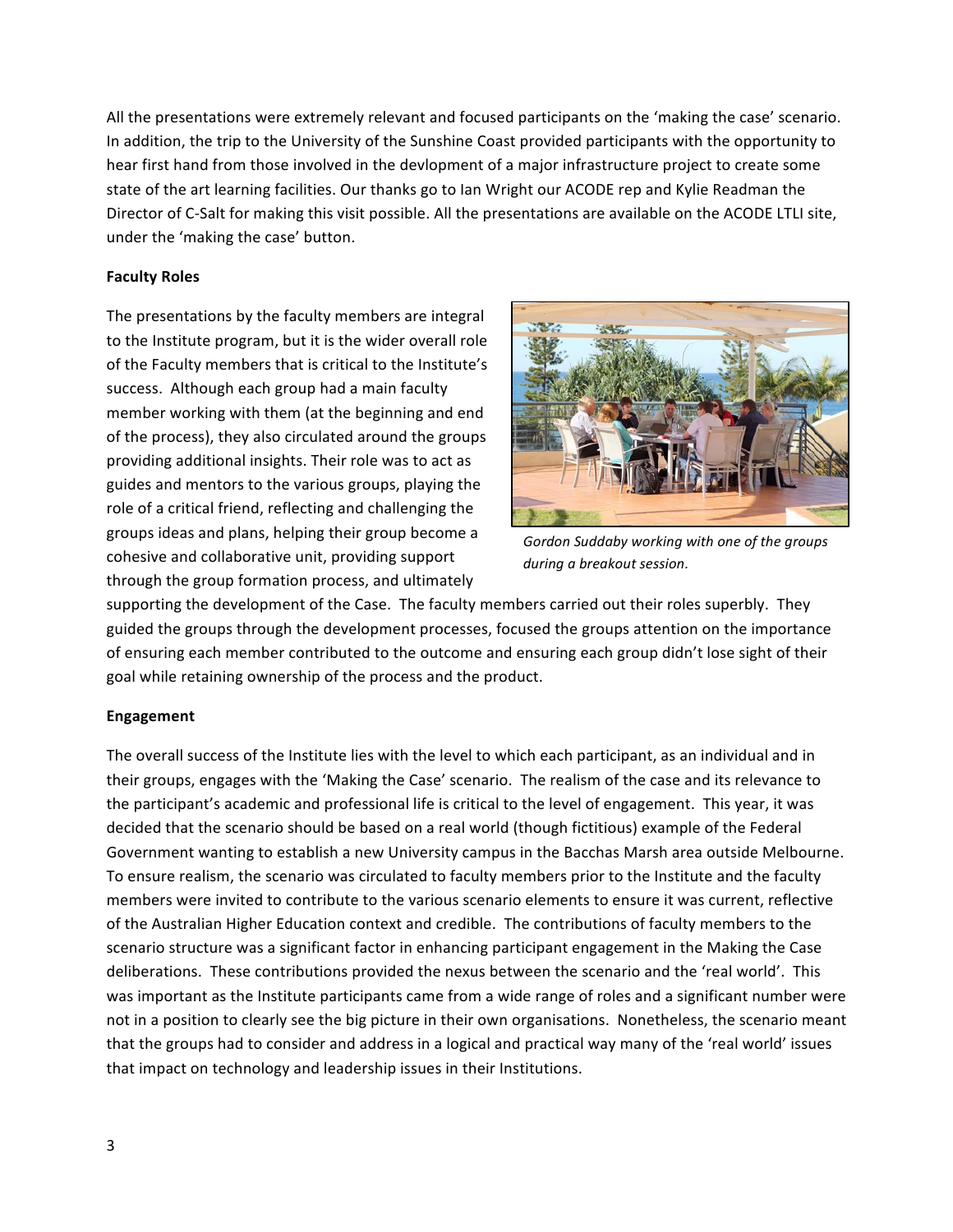It was clear from the feedback form the Institutes evaluation tool, observations, feedback from both Faculty, and the overall quality of the presentations, that the LTLI fully engaged all the participants and that it was a very successful, challenging and valuable event. The final 'Survey Monkey' evaluation was completed by 36 of the 42 participants, a 86% return rate, a summarised version of this evaluation is appended to this report. This survey reinforces the very positive feedback provided participants on the final day of the Institute and reinforces the importance contribution this institute can make to both the individuals and, as a consequence, the institutions they represent. This is not to say that the Institute can't be improved. It can, and later in this report I have identified key areas for improvement that I believe should be considered when developing the program for LTLI 2017.

#### **Environment and Support**

A major contributor to the success of the Institute is the support given by Susan Brosnan as Executive Officer for the Institute and Karen Halley as the ACODE Executive Officer. Susan's experience and expertise in the planning process and managing the day-to-day organisational details contributing to a successful Institute experience for all was invaluable. Her support for me as the Director was exemplary. She managed all the bookings, set up and managed the registration information, was responsible for the publicity and recruitment, liaised with the venue, faculty, visitors and participants and generally kept me, as Director, fully informed and on track throughout the build-up as well as during the event. Karen's support role was also critical and extremely valuable. She maintained liaison between the ACODE Executive, the President, Susan and myself. She played a major role in a range of organisational details including overseeing the financial process.

I would also like to acknowledge the support and participation of the sponsors; The Office of Learning and Teaching, ECHO360, Desire2Learn, and Pebblepad. We were delighted to have the involvement of these organisations and I believe they have received commensurate benefits from their involvement.

The Mantra at Mooloolaba proved to be an excellent venue for this event, with one slight reservation, the quality and availability of the internet connection. The catering, facilities and logistical support from the resort could not be faulted and the location is excellent. Participants were largely satisfied with their rooms. Although the resort provided good general support we are very thankful to Tim van Drimmelen for again providing excellent technical support. Despite some early reservations in relation to access, overall, Mooloolaba proved to be a reasonably convenient location, relatively easy to get to for most participants and it offers excellent surroundings and easy access to a pleasant environment.

#### **The Program**

The 'Making the Case Scenario', as earlier noted, was relevant and realistic. The groups approached their task very seriously and worked extremely hard.



*Our sponsors*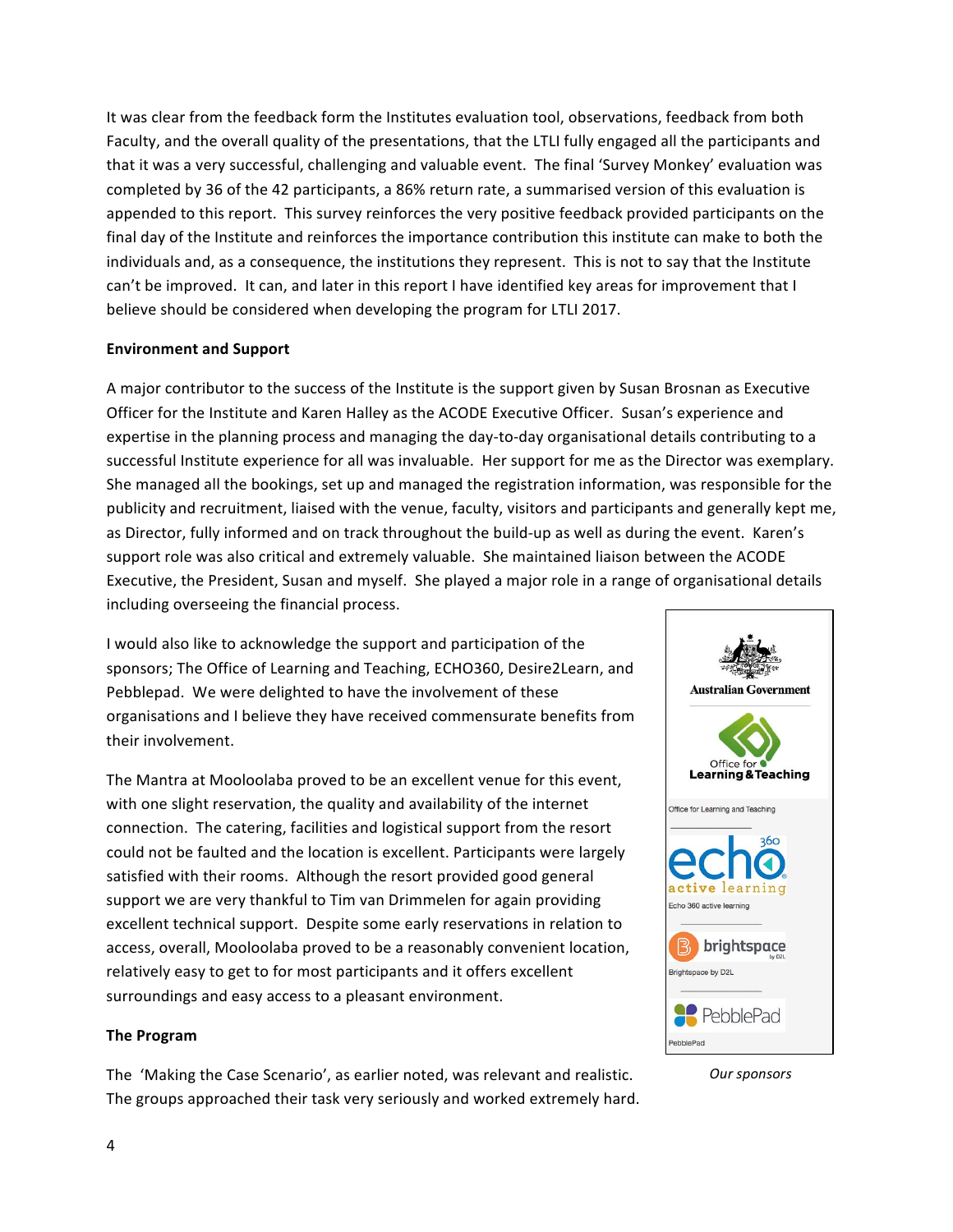All groups put in very long hours in developing their presentations. This showed in the quality of the actual group presentations and the supporting executive summaries which can be found on the website. The quality of the presentations was reflected in the difficulty that the Faculty had in deciding on a 'winner'. Each group's presentation was judged against seven criteria and marked out of 100 points;

- 
- 
- 
- Overall presentation standard 15 points
- Innovation and creativity 15 points Cost effectiveness and feasibility 15 points
- Sustainability 15 points **•** Leadership and vision 15 points
- Team involvement 15 points  **Cuality of the wiki site 10 points**

Unfortunately there had to be a winner, but ultimately the decision was very close with the consensus among Faculty being that all groups performed extremely well.



*Participants working in their groups*

#### **Deliberations**

As has been the case in the preceding Institutes, the workload is extremely high for the participants. There is essentially an information overload from both the Faculty and visitor presentations, of which there were 10. In addition, there are readings provided to support both the making of the case and the presentations. While the high workload is intentional and is designed to ensure that all teams have access to as much relevant information there way be other ways to transmit this material. However, we need to consider making media elements that will provide this same key information that can be viewed, or listened to, prior to attending. In other words we need to practice what we preach in relation to blended delivery. In addition, the feedback from participants suggested that the time allocated to them was a bit too short to do all they had to do. This is consistent with previous years, and some adjustment was made to front-load the speaking, providing more time nearer the end for group work. However, I do not think we can escape the fact that this institute was also shorter than previous iterations and if we want to continue with the current format then we should look to again bring people in on the Sunday evening, rather than the Monday morning. This would relieve quite a bit of the upfront loading of information. In addition there were a number of other practical suggestions put forward in the feedback which I believe should be considered in developing the next iteration of the Institute.

#### **Observations and recommendations for LTLI 2017**

1. The decision was made for the 2015 LTLI to shorten it by half a day. This, on reflection, was a mistake. Bringing participants in on the Sunday afternoon provides and an opportunity for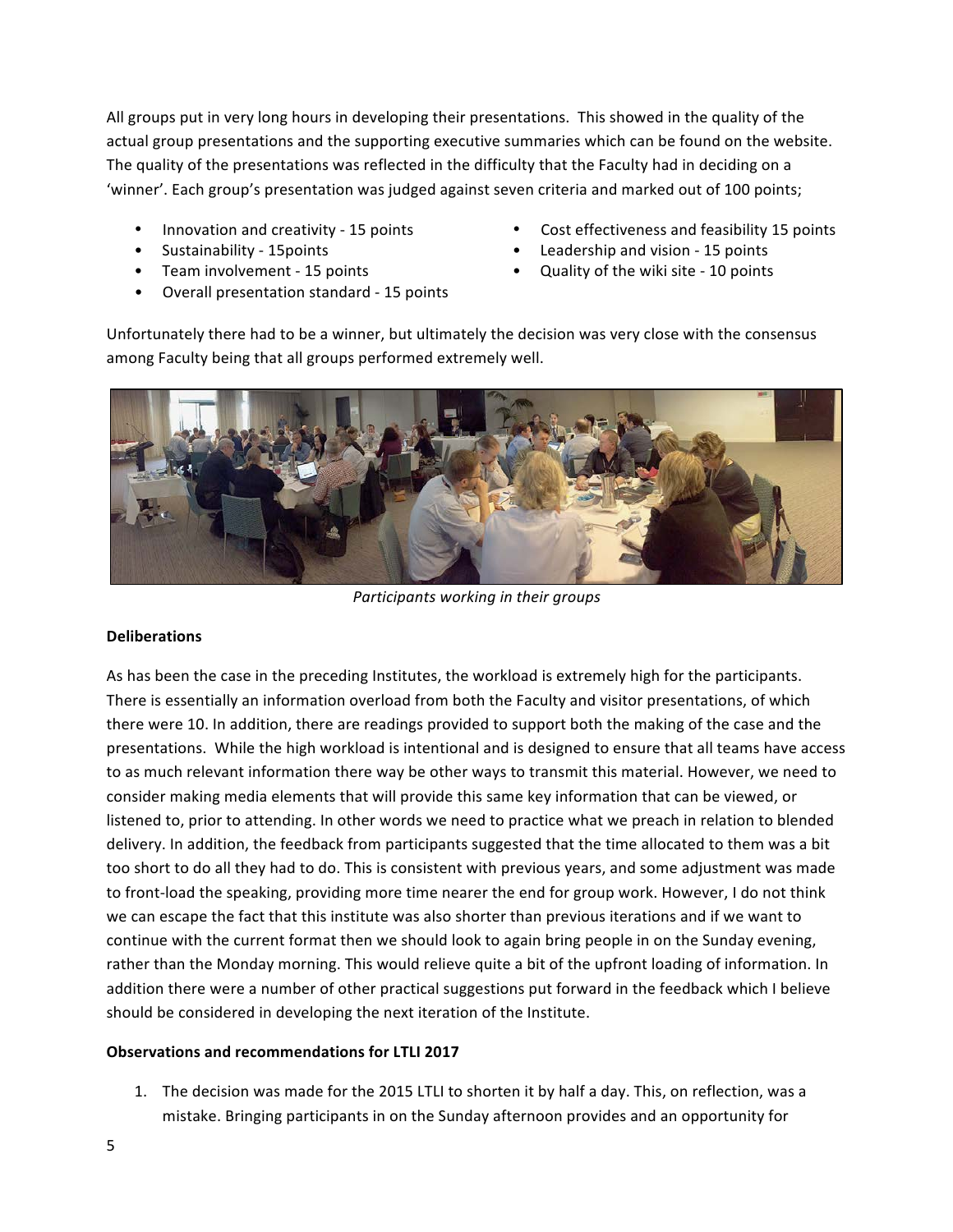participants to acquaint themselves with the scenario and the relevant literature as well as each other. In addition, I think it would be appropriate to also provide a thorough presentation on the scenario at this time, as well as undertake a get to know you activity. This would enable the groups to plan their approach earlier and give them greater time to address the task.

- 2. Feedback also suggested a longer lead-in time for the pre-Institute reading. However, most participants are time poor, so providing some of this material in multiple formats (video, audio) would be desirable. This would need to be accompanied by a strong promotional initiative to encourage participants in this pre-activity.
- 3. There was a number of comments relating to the sage on the stage approach of some presenters and a lack of alignment between what was being presented and 'the case'. However I think some of this could be avoided by spreading the program a bit allowing more time between presentation and providing time for faculty to contextualise the material for the groups.
- 4. There was some concern that the formal presentations took up too much time and there was insufficient 'group time' available for discussion and development of the cases. This was a comment from previous Institutes. Some adjustment can still be made, aligned with Point 3.
- 5. The site visit to the Sunshine Coast University was generally very well received. It got people out and about and provided a meaningful interlude. However, if this is repeated with USC it would be good to provide some additional information as to why you would use such spaces and how this might tie in with the USC vision for learning and teaching and blended delivery.
- 6. There were mixed feelings about the fact that Faculty rotated around the groups. Some thought this was very posative, some felt they wanted more continuity. From the comments it can be seen that the groups felt as though they were repeating themselves each time, having to go over the same ground to acquaint the faculty member to what they were doing. I think it would be good if there are some pre established questions that faculty could take advantage on depending on what stage of the case formation the groups are upto. This is something that needs to be considered in planning the next Institute.
- 7. To extend this thought, some consideration could be given to assigning specific roles to Faculty members to enable them to act this persona out as well as mentor in e.g. assign a role such as CIO, CEO, CFO, HR Director, DVC innovation etc to each Faculty member
- 8. It seemed the groups focused their final presentations more on the big picture, rather than on being the sub-group reporting back on their institutional requirements for TEL (as required). This message needs to be made clearer in the future and will make it more doable for groups.
- 9. To help do this there should be the development of clearer directional strategy for the mock university, around which they are working for. In this way they will not need to create this information first and then have to report on it to contextualise their case.
- 10. Provide clearer learning outcomes associated with 'the case', not just for the Institute itself. These should be published to the website.
- 11. It is important to ensure that the program should remain intensive to encourage effective use of all group members in a division of labour and to give participants experience in working under strict time constraints.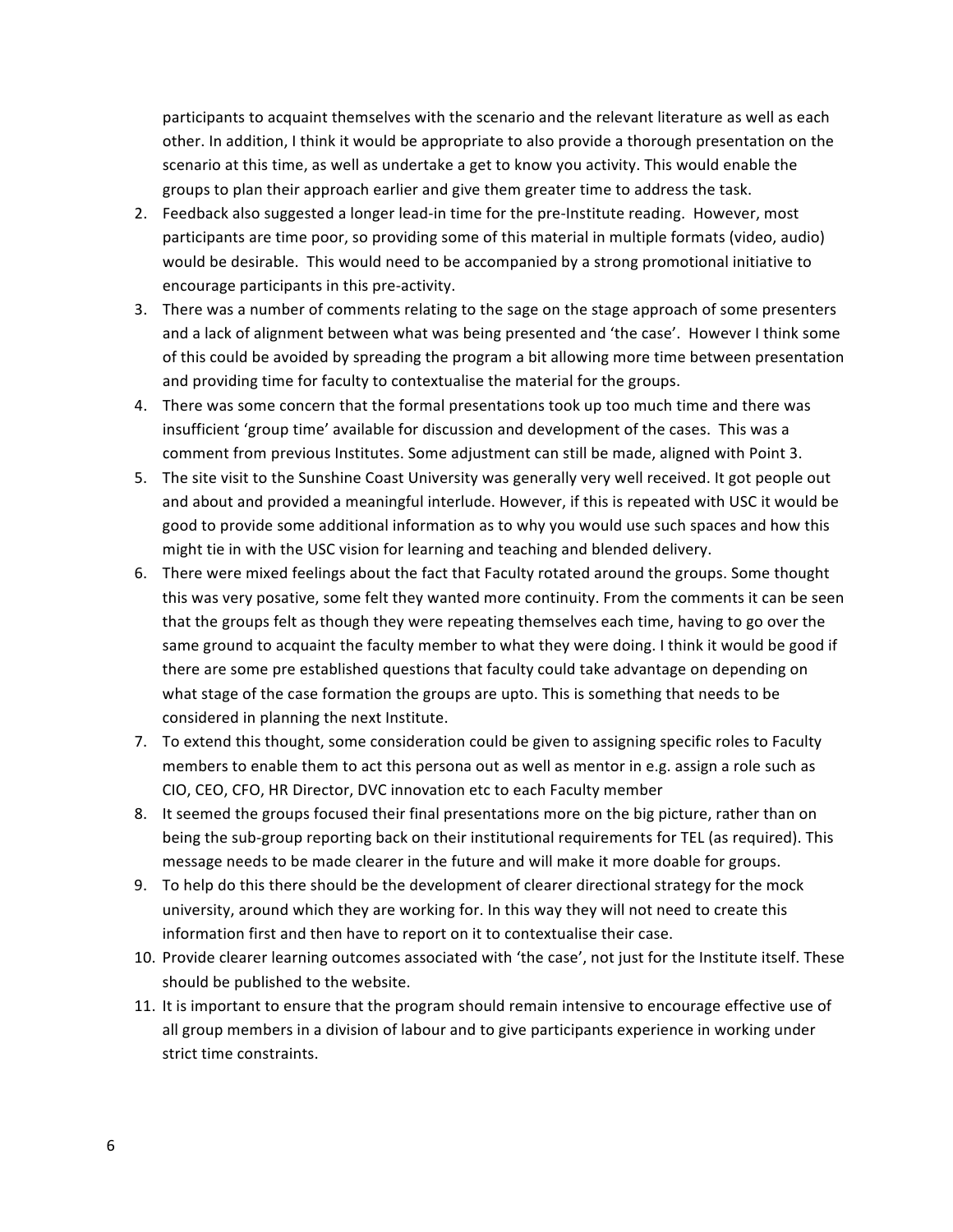#### **My Perspective**

As Director, I found the experience challenging, exciting and extremely rewarding. I thoroughly enjoyed the whole process and couldn't have been happier with the input, engagement and collegiality of the Faculty. But most of all, it was the commitment and enthusiasm of the participants that made the event the success it was. They worked extremely hard, were collaborative, fully involved, took the whole exercise very seriously and produced excellent outcomes. It will be important for ACODE to now followup with the promotion of an Alumni network with partricipants from this and previous iterations of the Institute. The ACODE Learning Technologies Leadership Institute: 2015 was, in my view, a great success and I believe embeds the Institute into the Australasian professional development landscape.

#### **Finally**

It was clear from the group's feedback session on the last morning that the Institute had been successful. This is reinforced by comments from the groups including; Got an enormous amount out of the days; Heaps to take back to the Institution; Very rewarding experience which simulated real life experience; Entire experience has been wonderful; Great process; Enjoyed all the speakers; Great rewarding *experience; Very real world experience and great program.*



The full LTLI cohort for 2015

This feedback is reinforced through the 'Survey Monkey' evaluation which is appended to this report.

I would like to thank the ACODE President, Associate Professor Helen Carter and her executive for the opportunity to direct the Institute and for the support and direction that they gave me. I was delighted that we had both the President and Vice-president present at the Institute as this sends a really good message about ACODEs commitment to the Institute.

Associate Professor, Michael Sankey

Director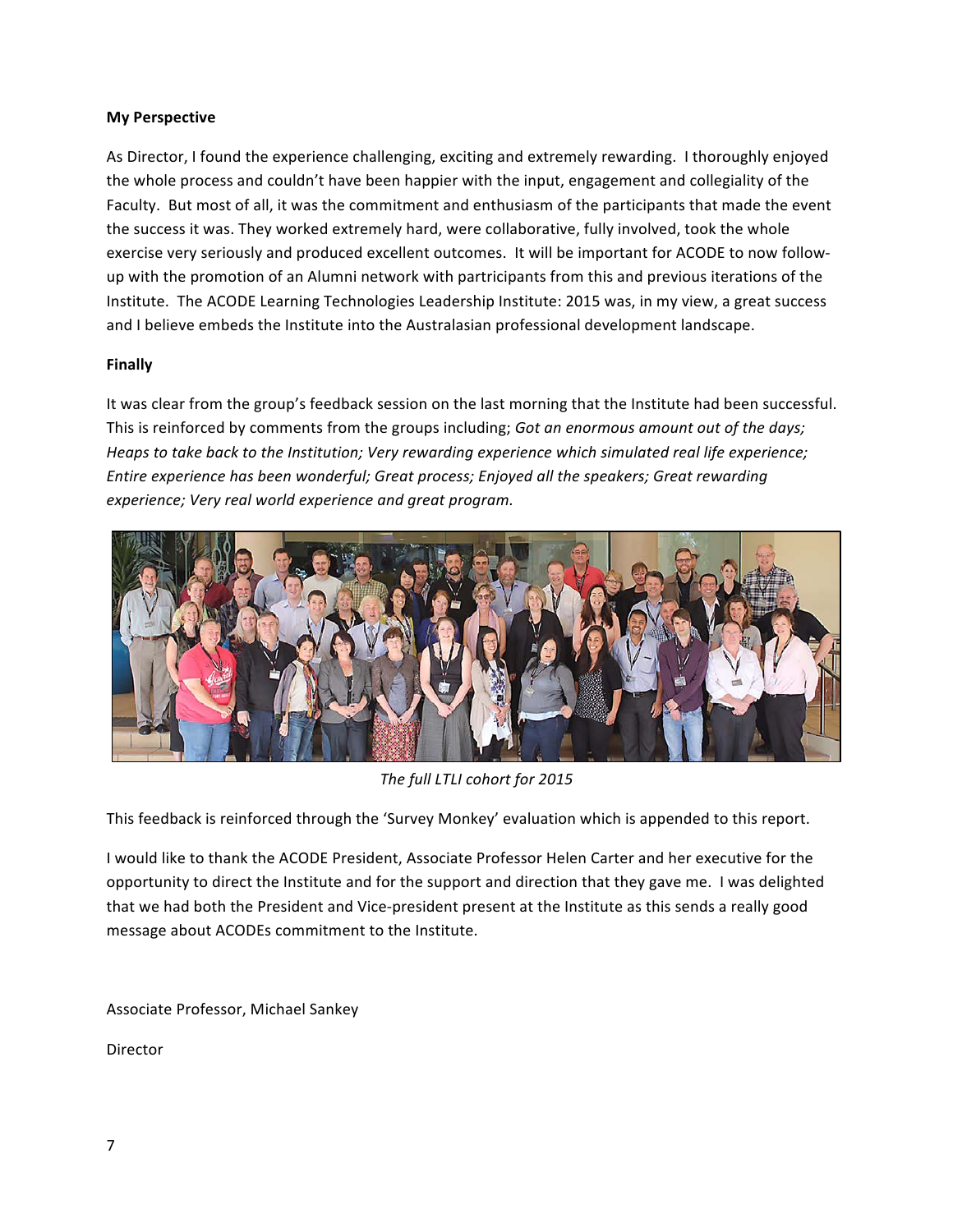# **Participant Evaluation**

Thirty five (35) of the 42 participants (83%) responded to this survey. The evaluation contained 11 questions and a summary of these data is provided below. The LTLI was certainly deemed as successful by the participants. The results point to some positive adjustments that could be made to future LTLIs if deemed appropriate.

# **Question 1**

*Please indicate the rating that best reflects your overall evaluation of the Institute by entering a* response, where 5 indicates that this was among the best educational offerings you have experienced and 1 would indicate that this was *among the worst.*



**Summary:** For 77% of attendees, the LTLI was seen as either good, or one of the best professional development activities that they had experienced. The remaining 23% still rated it as average. Reasons for this will be seen in the summary of the comments below. No one rated the LTLI poorly.

# **Question 2**

What do you consider the most valuable aspects of the Institute program?

**Summary:** The key themes (in order) that emerged from the responses were:

- The possibility of networking and collaborating with relevant and interesting people
- The quality of the speakers (Faculty) and their contributions to the groups, and
- The ability to work 'The Case' through with/as a team and sharing ideas
- The ability to work on a problem based on a real-world scenario

# **Question 3**

What do you consider the least valuable aspects of the Institute program?

**Summary:** The key themes (in order) that emerged from the responses were:

- Vendor sessions were not necessary as they did not link with making 'the case'
- The timing of the Dinner
- Lack of upfront team building exercise and getting to know other participants
- More of a debrief / feedback on the final presentations
- More contextualising of each of the talks with how they might apply to 'the case'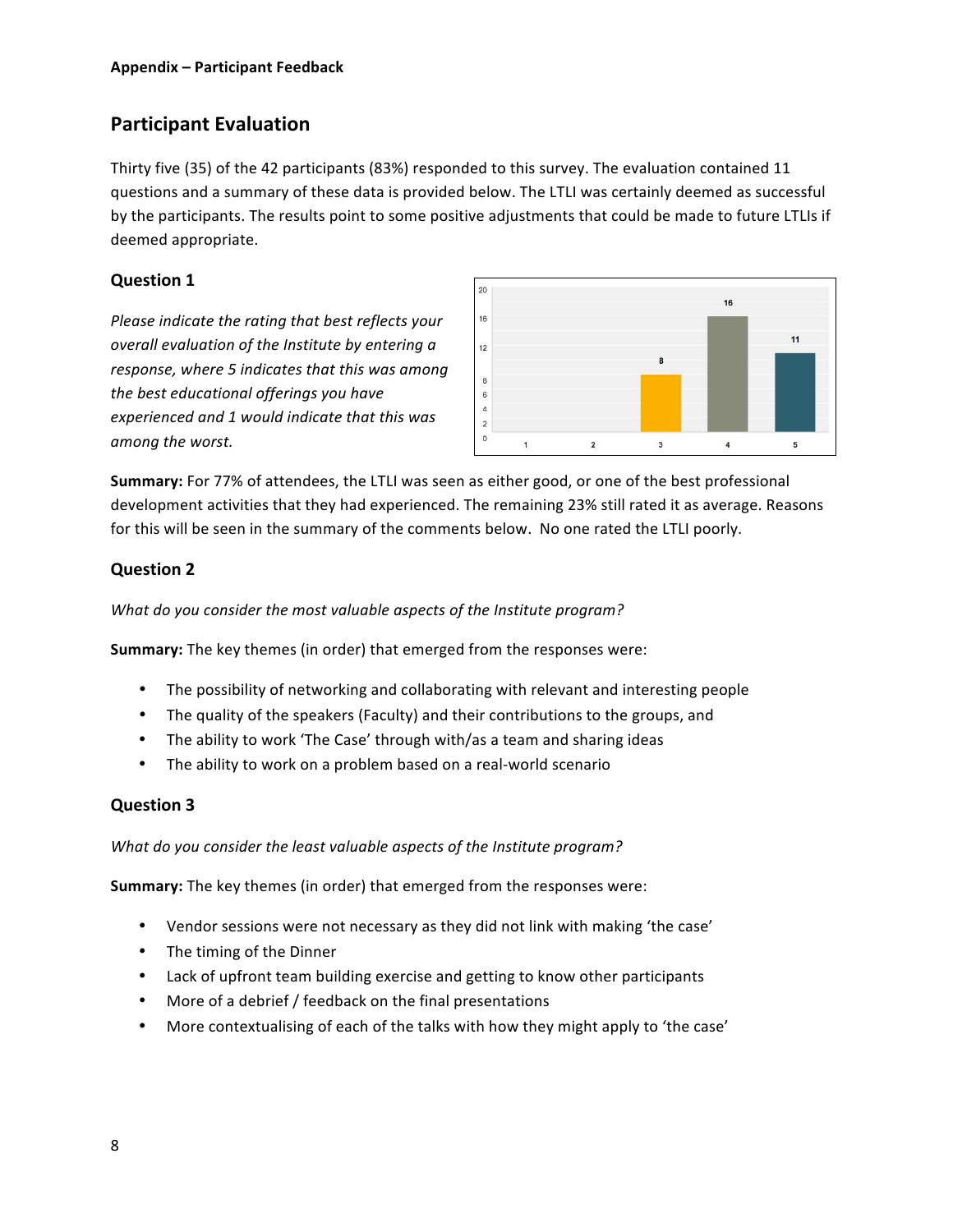# **Question 4**

*Would you recommend this Institute program to colleagues? Why/Why not?* 

Of the 33 responses received to this question, 27 (82%) said 'yes' or 'definitely', 2 (6%) were unsure while 4 (12%) said 'probably not'.

The reasons presented for saying 'no' are based on the feelings that the institute was pitched at too lower level for some and that it didn't spend enough time on actual leadership training. No reasons were provided for the 'unsure' feedback.

## **Question 5**



*Institute Format Rate your answers from 1-5 with 5. Highest satisfaction 1. Lowest satisfaction* 

**Summary:** Consistent with the comments above, 74% of respondents were satisfied or highly satisfied with the interaction they had with other participants, while 73% were satisfied with their interactions with Faculty.

Although still a majority, 61% were satisfied with the length of the session times. Comments reveal that they would have preferred the institute to be a bit longer, and to have all the sessions focus on 'the case'. 

When it came to free time it is clear that they did not feel that they had sufficient, with 45% feeling dissatisfied to some degree with this. However 40% stayed reasonably neutral in this regard; neither being satisfied nor dissatisfied, and only 15% indicated that they were satisfied with the amount of free time they had.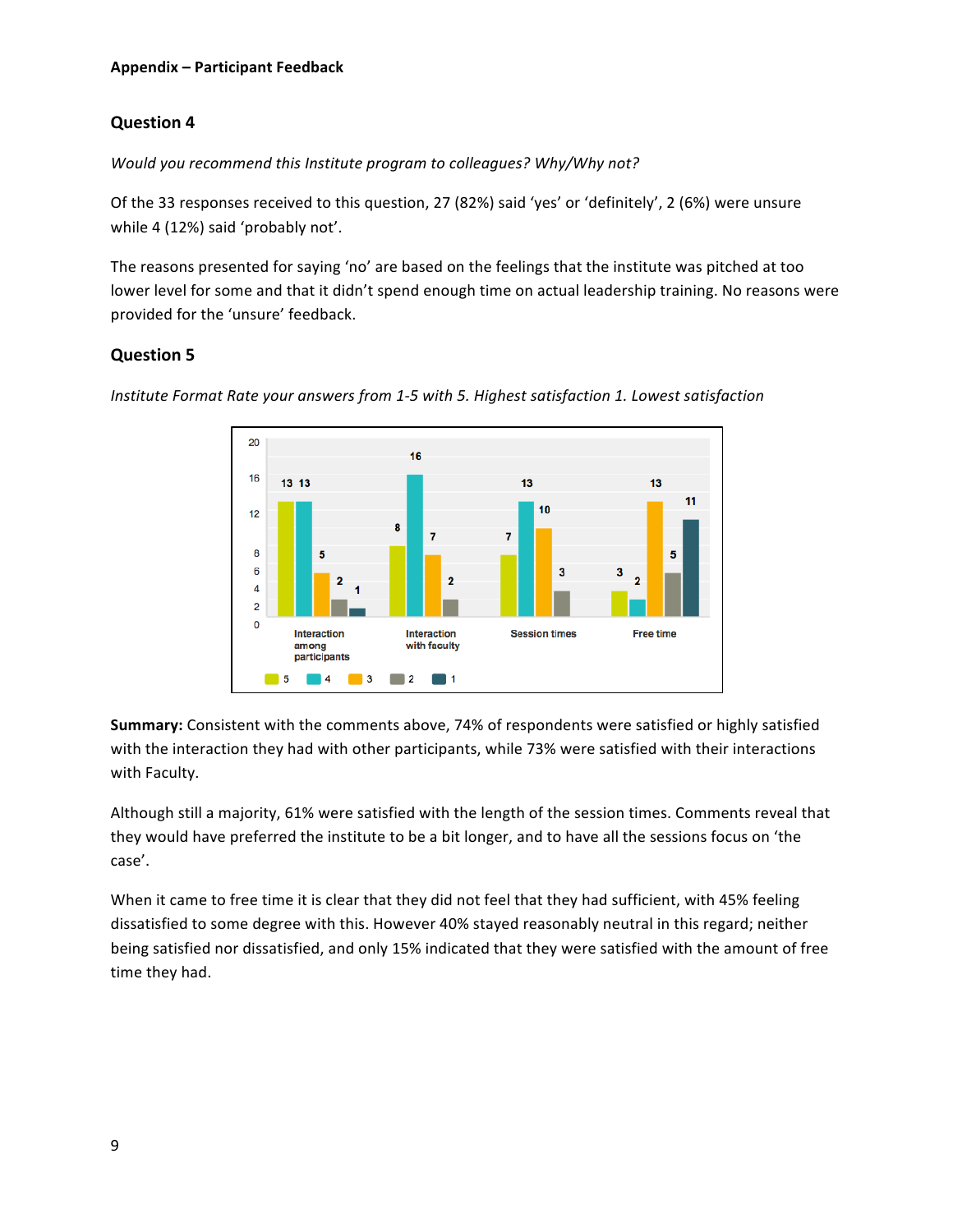#### **Appendix – Participant Feedback**

### **Question 6**

*How* would you rate the Making the Case Team ProjectRate from 1-5 5. Highest satisfaction and 1. *Lowest satisfaction.*



**Summary:** The following four question relate directly to the making 'the case' scenario. As you will see from the graphs above there was generally high satisfaction with using this approach. In relation to its 'usefulness', 68% were satisfied or very satisfied, with 14% indicating they were dissatisfied or very dissatisfied and 18% staying neutral.

In relation to the quality of the background information participants received, there was a slight increase in those staying neutral (rising to 30%) with the same 14% being dissatisfied and 56% being satisfied. Consistent with some of the comments received in the open ended questions, further work will need to be done with contextualising this information with the participants

There was general satisfaction with the interactions with the Faculty during the sessions with only 12% indicating disstatisfaction with this aspect. Comments indicate that there was a sense that due to the faculty rotating around the groups, there was a lack of consistency, on the other hand some appreciated the diversity. It is hard to know how to respond to this element, particularly as the vast majority were either satisfied (68%) or neutral (20%) in this regard.

### **Question 7**

#### Which sessions did you find most beneficial?

**Summary:** Well if there had to be a winner it was Professor Gregor Kennedy by a nose over Peter Nikoletatos, followed closely in third place by 'All'. In other words the we had a pretty good program. A number of participants liked the mix, they liked going to USC, but didn't see the point in the vendor speed dating session.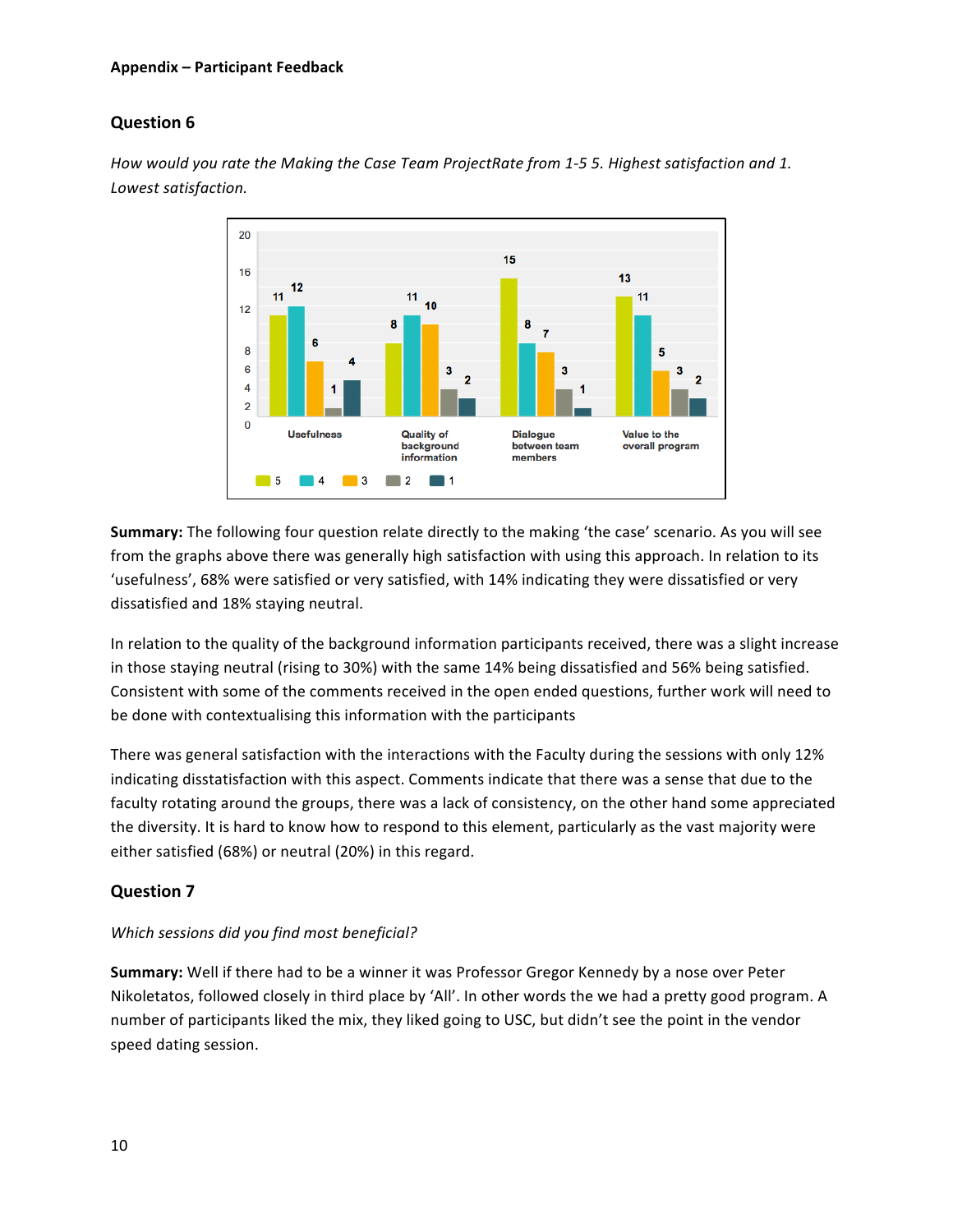# **Question 8**

### *Which session did you find least beneficial?*

**Summary:** The clear looser, by a country mile here, was the vendor speed dating session  $\odot$ 

## **Question 9**

Were there any sessions or topics that should have been given more emphasis in the program?

**Summary:** The opinions are very diverse here, with no definitive trends. However, if anything is to stand out it would be more attention should be given to helping the groups form their cases and identifying take-away's from each of the presentations that may be relavent to 'the case'.

### **Question 10**



*How* would you rate the organisation of the event? 5. Being highest satisfaction and 1. being the lowest

**Summary:** The organisation of the event itself and the preconference communication seem all to be highly satisfactory. Less so for group work times, with a clear indication that more time for group work would be appreciated. This may be achieved by lengthening the Institute and streamlining the program somewhat. The value of the networking experience was important to participants and this is born out in the open-ended comments as well. Generally the vast majority of participants also believed that the Institute offered good value for money.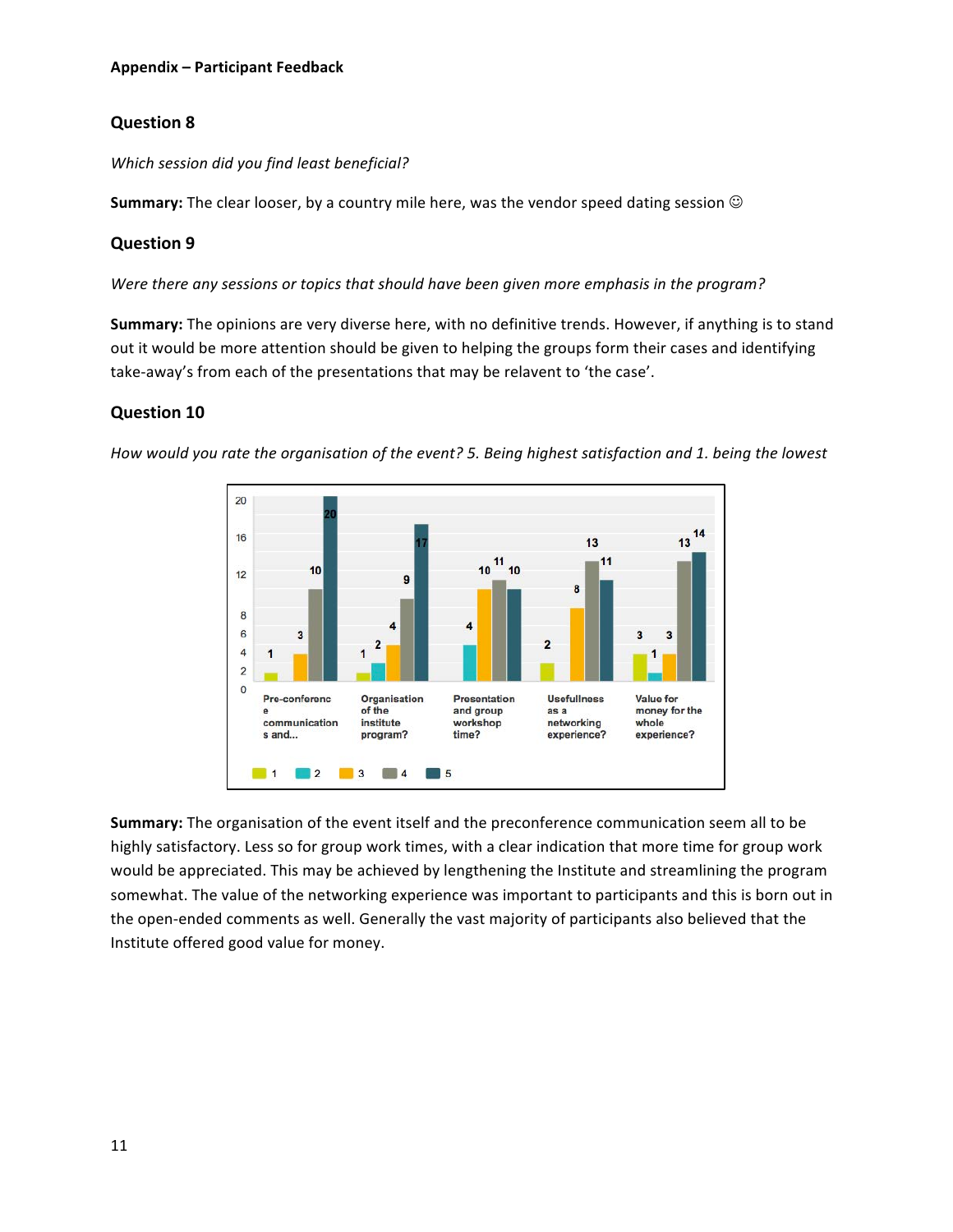#### **Appendix – Participant Feedback**

## **Question 11**

*Please indicate the rating that reflects your opinion of the facilities. 5. Being highest satisfaction 1. being the lowest.*



**Summary:** The Mantra at Mooloolaba ended up being a very good venue 85% of respondents were either satisfied of very satisfied with the accommodation, the meeting facility and the AV support. Apart from a bit of a hiccup on the first lunchtime the catering arrangements worked pretty well for the majority (73%) of the respondents. Comments within the open ended questions also reflected this, it was mentioned on a few occasions that not eating in the vinue all the time was a good thing, it got people out of the Mantra and into the outside world for a bit.

Clearly seen in these results was the main bugbear of respondents, the very poor wireless connectivity in the Mantra. This caused quite a few participants problems in accessing resources from the site and many had to default to using their private accounts. This is something we would not like to see happen in future events.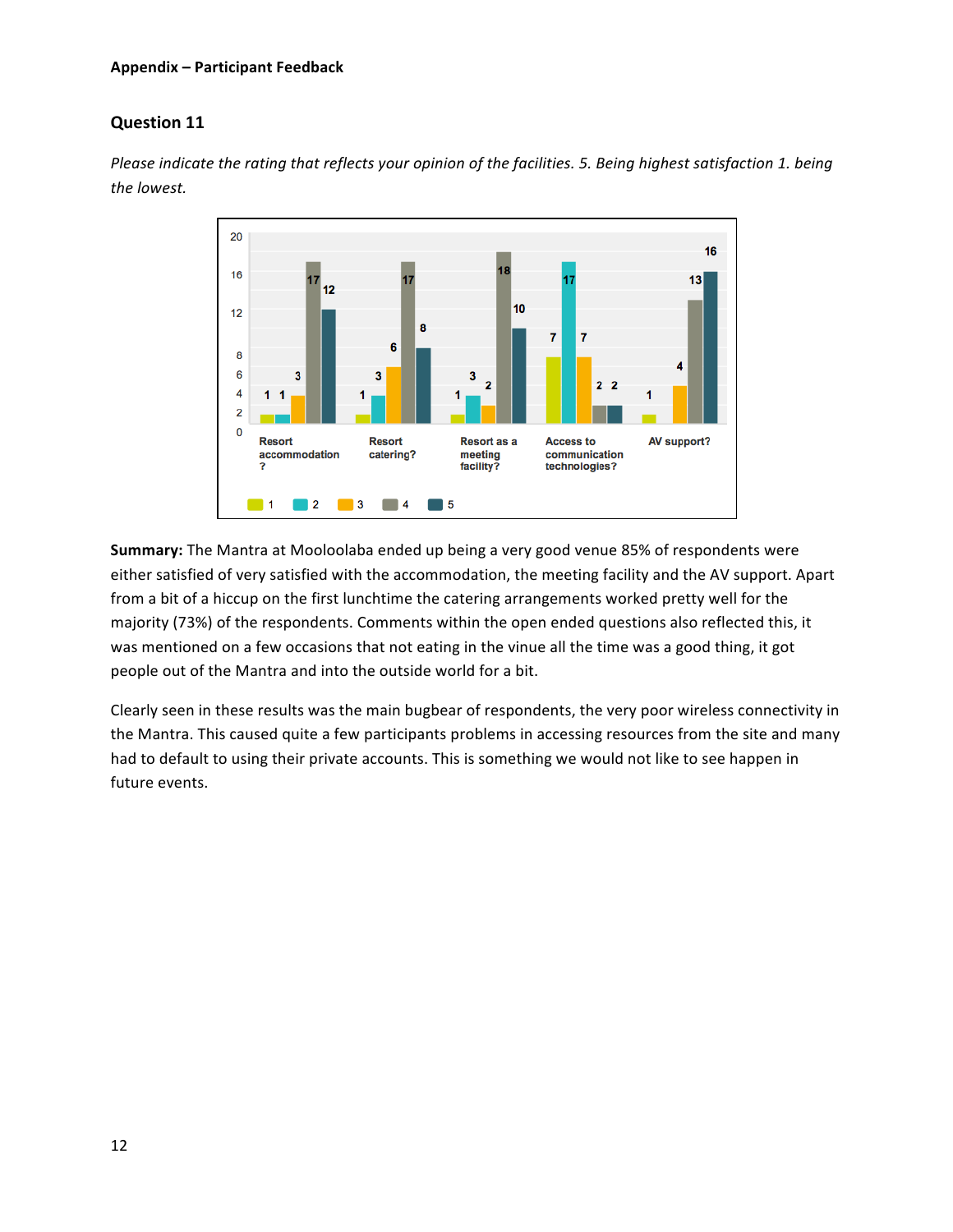# **Faculty Evaluation**

Seven of the eight Faculty (87.5%) the survey was sent to responded to this survey. The following provides a thematic summary of their responses.

## **Question 1**

*On reflection how do you think this years LTLI went*



This is very encouraging feedback and if I have the privelage of running the 2017 Institute we will look to put some minor tweeking in place, based on the above report.

### **Question 2**

What would you suggest we should include next time?

**Summary:** Three faculty members mentioned having some form of get-to-know-you or team building event the evening prior. A few more reality checks along the way tying back into 'the case', 'sector trends' and 'leadership', and having the dinner at the end of the first full day.

### **Question 3**

#### What do you think we should leave out next time?

**Summary:** If we are going to have a site visit in the future we need to be more explicit as to how this links back to the case. Similarly the session about 'Making a career out of this' could be revised to focus more on 'the case'. Also the Vendor session was not seen as particularly useful.

### **Question 4**

Do you think we should go back to starting the meeting on the Sunday afternoon rather than on the *Monday morning? In other words, was the length of time (less than 4 full days) to short, compared to previous times?*